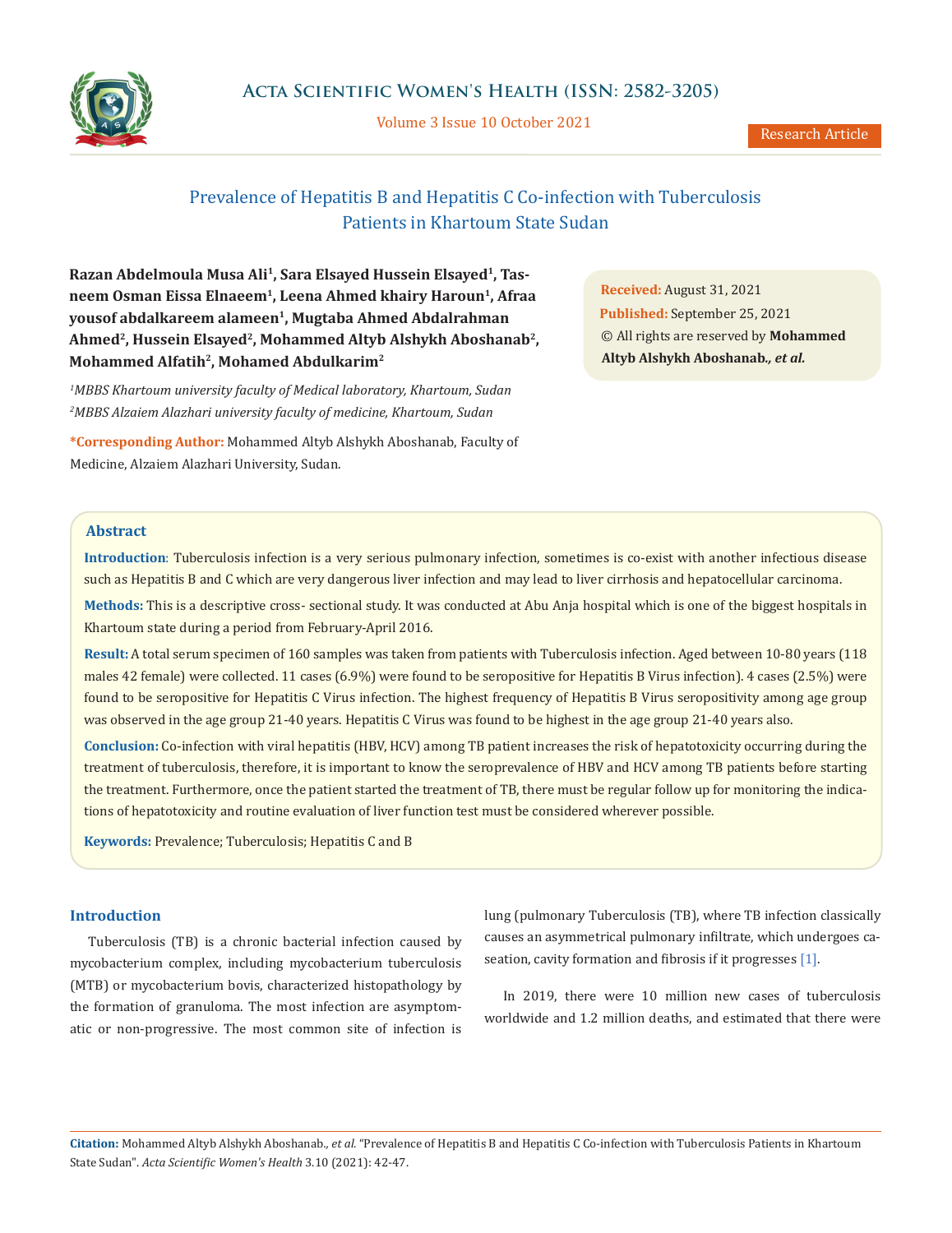206,030 incident cases of multidrug-resistant tuberculosis, caused by organism's resistant to at least isoniazid and rifampin, among patients who were reported to have tuberculosis in 2019. Near to half of these patients were in China, India, the Russian Federation [2].

HBV and HCV are clinical risk factors for drug-induced hepatotoxicity during treatment with anti-tuberculosis drugs. Other factors include old age, malnutrition, alcoholism, genetic susceptibility, and HIV. The hepatotoxicity of the B and C virus spreads rapidly in the general population particularly in TB patients. Viral hepatitis B infection increases the risk of drug-related hepatitis up to 3 times more than TB patients who do not have this viral infection [3].

Rifampicin causes hyperbilirubinemia because it inhibits the major bile salt exporter pump. Ethambutol has been reported to cause liver cholestatic jaundice with unclear circumstances. Fluoroquinolones hepatotoxicity has been reported with ciprofloxacin and norfloxacin. The mechanism of fluoroquinolone hepatotoxicity is believed to be a hypersensitivity reaction as manifested by eosinophilia. The presence of rifampicin in multi drug treatment increase incidence of hepatotoxicity and potentiates their harm effects on the liver [4].

#### **Rationale**

Tuberculosis is the common health problem. Sudan is among the countries with the highest prevalence for tuberculosis and hepatitis Virus, hepatitis virus infection.

Co infection with viral hepatitis (HBV, HCV) among TB patient increase the risk of hepatotoxicity occurring during tuberculosis treatment, so it is important to know the seroprevalence of HBV and HCV among TB patients.

The general objective of this study is to determine the prevalence of Hepatitis B and C Co-infection with tuberculosis patients in Khartoum state. And the specific objective; To evaluate HBV with TB patient and to valuate HCV with TB patient.

#### **Materials and Methods**

This is a descriptive cross- sectional study. It was conducted at Abu Anja hospital which is one of the biggest hospitals in Khartoum state during a period from February-April 2016. A total of 160 blood samples of pulmonary TB cases were diagnosed based

on laboratory findings, clinical symptoms and x-ray. Blood sample was collected from patient and centrifuged to obtain serum. 160 samples were collected from patients with TB to determine if there is hepatitis C or B co-infection.

#### **Materials and equipments used for sampling**

ICT for HBV and HCV, Cotton, syringe, EDTA, centrifuge. The data were collected by using direct interviewing of patients, the questionnaire was use to collect data regarding name, age, gender, tribe, residence, ethnic group, educational level and smearing.

A 2.5ml of venous blood collected from each individual using disposable syringe from anti cubical veins into labeled container containing sequestered (EDTA).

#### **Results**

A total serum specimen of 160 samples aged between 10-80 years (118 males 42 female) was collected. 11 cases (6.9%) were found to be seropositive for HBV infection (Figure 1). 4 cases (2.5%) were found to be seropositive for HCV infection (Figure 2). Out of 118 males, 8 were found seropositive (5%) and out of 42 females 3 were found seropositive (1.9%) for HBV. Out of118 males two 2 were found seropositive (1.3%) and out of 42 females, 2 were found seropositive (1.3%) for HCV. The highest frequency of HBV seropositivity among age group was observed in the age group 21-40 years (Figure 3). HCV was found to be highest in the age group 21-40 years also (Figure 4).



**Figure 1:** HBV positive result.

43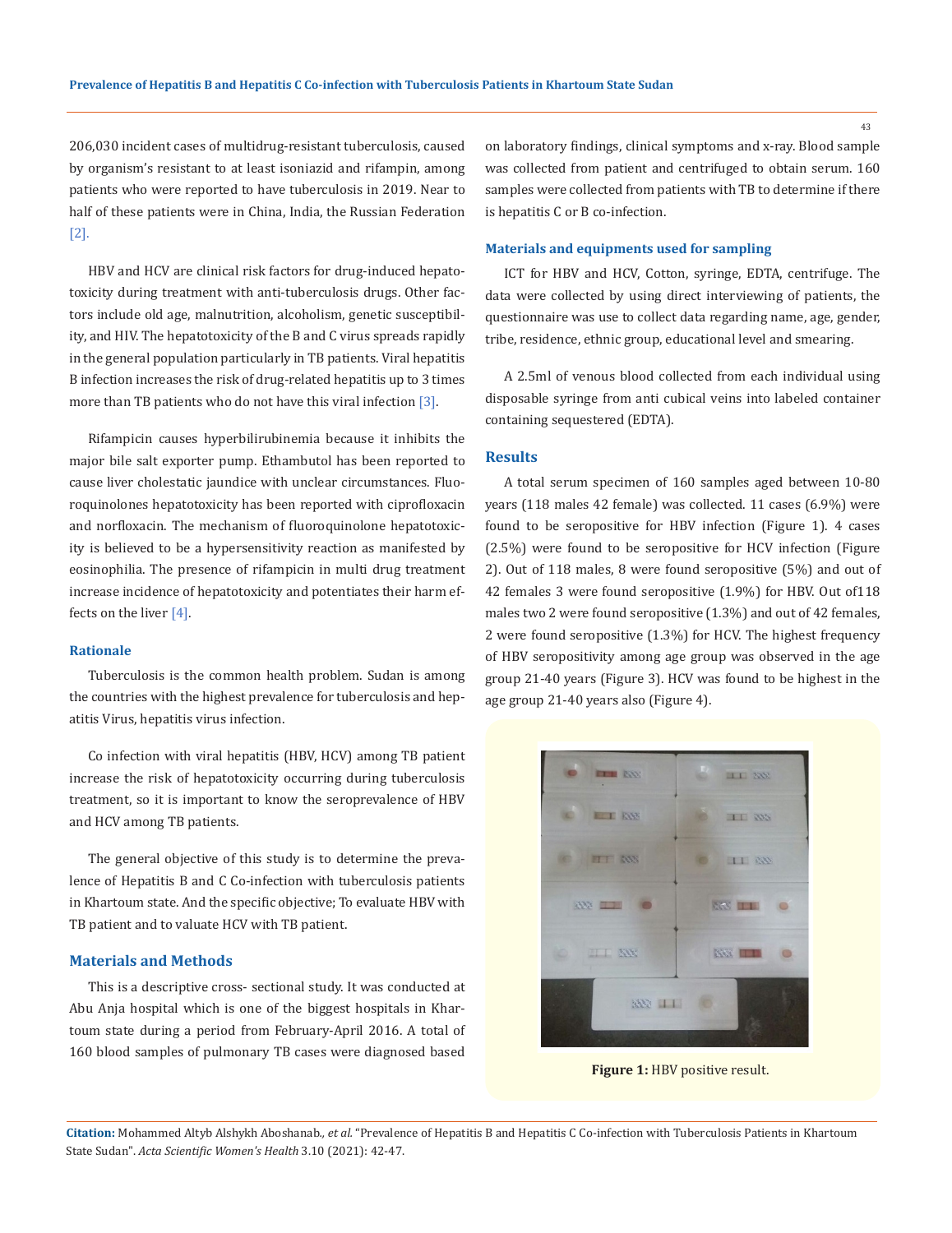

**Figure 2:** HCV positive result.



**Figure 3:** Shows the frequency of HBV among different age group.



**Figure 4:** Shows the frequency of HCV among different age group.

#### **Discussion**

TB is one of the major public health problems worldwide in this decade. Both, developed and developing countries, have experienced a starting increase in the incidence of TB as several factors contributed to this upsurge. This work was performed to find out the seroprevalence of HBV and HCV infection in patients suffering from TB.

In this study we found that out that of 160 known TB patients, eleven were seropositive for HBV (6.9%); most of them (8=72.2%) were in the age group between 21-40 years, and four were seropositive for HCV (2.5%); most of them (3=75%) in the age group 21-40 years.

Positive HBV cases in our study were 6.9% which is relatively lower than it in the study conducted by Nail., *et al*. in the period from December 2010 to October 2011 in tuberculosis center at Tropical Diseases Teaching Hospital (TDH) - Sudan. It was conducted among 200 adult tuberculosis patients (age 19 years and above) which found that (9.5%) and (3.5%) for seroprevalence of HBV and HCV respectively [5]. It is also lower than 2 studies, one in Sudan at Kassala teaching hospital, eastern Sudan, between June and December 2014 which was (15.3%) for HBV [6]. And the other one reported from Thailand (9%) but it was higher than other reports from Georgia (4.3%) and Pakistan (5.5%) [7-9]. all of which measured HBV seropositivity. Additionally, the seroprevalence of HBV in our study is lower than a study done in India which showed that the seroprevalence of HBV among pulmonary tuberculosis patients is 15% despite the relatively low seroprevalence of HBV in that country (4%) [10,11].

An interesting finding is that, the prevalence of HBV among Sudanese general population was reported as 6.8% in central Sudan which is quite similar to our study and 8.2% in eastern Sudan respectively [12,13]. In this study the seroprevalence of hepatitis B virus was 6.9% and it was higher than the seroprevalence among blood donors in Sudan (5.6%) [14].

To get a prospective about the prevalence of HBV and HCV among general population in Sudan, a retrospective study conducted at Almokhtabar Moamena Kamel Medical Laboratories in Sudan, found that a total of 2109 different patients were infected with HBV during the study period. 1641 (77.81%) were males and 468 (22.19%) were females. Out of 2109 reported hepatitis B

**Citation:** Mohammed Altyb Alshykh Aboshanab*., et al.* "Prevalence of Hepatitis B and Hepatitis C Co-infection with Tuberculosis Patients in Khartoum State Sudan". *Acta Scientific Women's Health* 3.10 (2021): 42-47.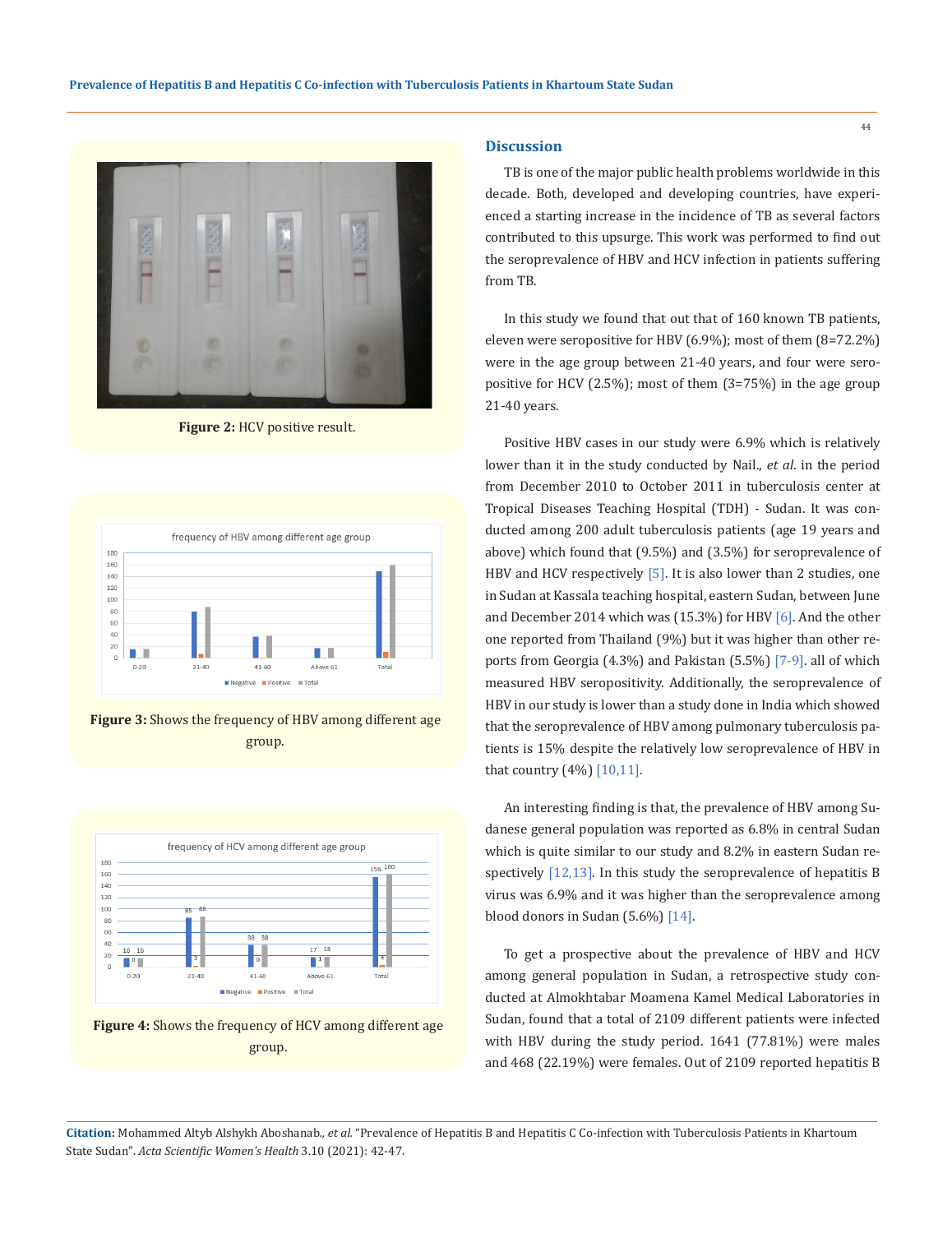cases, 1351 (64%) were between 20-39 years These findings are consistent with results we found in this study. With regard to viral hepatitis C infection in the same study, 133 were positive among which 70 were males and 63 were females. Preponderance of the age group 41 - 60 years was observed as 68 patients out of 133 (51%) followed by 20 - 39 years as 31 patients (23%) [15].

A meta-analysis reported that Khartoum State was the most endemic state in Sudan with HBV and HCV seroprevalence of (12.69%) and (6.78%), respectively. These results are much higher than what we found here in this TB subpopulation  $[16]$ .

Another systematic review and meta-analysis done to assess country-specific population-level HCV prevalence in four countries in the Middle East and North Africa (MENA) region: Djibouti, Somalia, Sudan, and Yemen. They identified 101 prevalence estimates. Pooled HCV antibody prevalence in the general population in Somalia, Sudan and Yemen was 0.9% (95% confidence interval [95%CI]: 0.3%-1.9%), 1.0% (95%CI: 0.3%-1.9%) and 1.9% (95%CI: 1.4%-2.6%), respectively [17].

Also, out of 118 males included here, 8 we found seropositive (5%) for HBV and out of 42 females 3 were found seropositive (1.9%) for HBV which indicate that the proportion of HBV/TB coinfection was found to be higher in male than female and this finding is similar to other reports [5,18,19]. The prevalence of HCV in the present study was (2.5%) which is different with that reported by Nail., *et al*. (3.3%) and the prevalence of HCV (2.2%) among general population in Sudan (20). However, it is much lower than previous studies done in Brazil (7.5%), in Georgia (22%), in Egypt (17%), Khalili., *et al*. (27.45%) [21-24]. High rates of HBV infection among male gender might be related to the gender exposure difference between males and females. Interestingly, a male preponderance was documented in many studies that have been discussed in the paper.

The prevalence of HCV in the present study was (2.5%) which is different with that reported by Nail., *et al*. (3.3%) and the prevalence of HCV (2.2%) among general population in Sudan [20]. However it is much lower than previous studies done in Brazil (7.5%), in Georgia (22%), in Egypt (17%), Khalili., *et al*. (27.45%) [21-24].

The difference between the prevalence of HBV and HCV in the current study and other results may be attributed to use of different diagnostic techniques such as PCR, ELISA, and ICT. The sample size may also be responsible. we used ICT, and with no doubt ELISA is more sensitive and specific as compared to the rapid test (ICT). Recently Hussain., *et al*. have confirmed superiority of ELISA over ICT for diagnosis of HB and HC viruses [25] and should be backed by superior methods like ELISA and PCR where possible [26,27].

## **Conclusion and Recommendation**

We conclude that (ICT) technique play important role in identify patients for HBV and HCV seropositivity. Other confirmatory tests must be done to confirm the seropositivity of HBV and HCV in TB patients (Elisa, viral load by PCR).

Co-infection with viral hepatitis (HBV, HCV) among TB patient increases the risk of hepatotoxicity occurring during the treatment of tuberculosis, therefore, it is important to know the seroprevalence of HBV and HCV among TB patients before starting the treatment. Furthermore, once the patient started the treatment of TB, there must be regular follow up for monitoring the indications of hepatotoxicity and routine evaluation of liver function test must be considered wherever possible.

## **Ethical Clearance**

Each patient in this study was told about study objective and oral consent was taken from each patient.

#### **Conflict of Interest**

Authors report no conflict of interest.

#### **Financial Support**

This paper has no financial support from any company.

#### **Bibliography**

- 1. [World Health Organization. "Global tuberculosis report"](http://who.int/tb/publications/global_report/en/)  [\(2020\).](http://who.int/tb/publications/global_report/en/)
- 2. Wong WM., *et al*[. "Antituberculosis drug-related liver dysfunc](https://pubmed.ncbi.nlm.nih.gov/10613746/)[tion in chronic hepatitis B infection".](https://pubmed.ncbi.nlm.nih.gov/10613746/) *Hepatology* 31.1 (2000): [201-206.](https://pubmed.ncbi.nlm.nih.gov/10613746/)
- 3. Saukkonen JJ., *et al*[. "Hepatotoxicity of Antituberculosis Ther](https://www.thoracic.org/statements/resources/mtpi/hepatotoxicity-of-antituberculosis-therapy.pdf)[apy Subcommittee".](https://www.thoracic.org/statements/resources/mtpi/hepatotoxicity-of-antituberculosis-therapy.pdf)

45

**Citation:** Mohammed Altyb Alshykh Aboshanab*., et al.* "Prevalence of Hepatitis B and Hepatitis C Co-infection with Tuberculosis Patients in Khartoum State Sudan". *Acta Scientific Women's Health* 3.10 (2021): 42-47.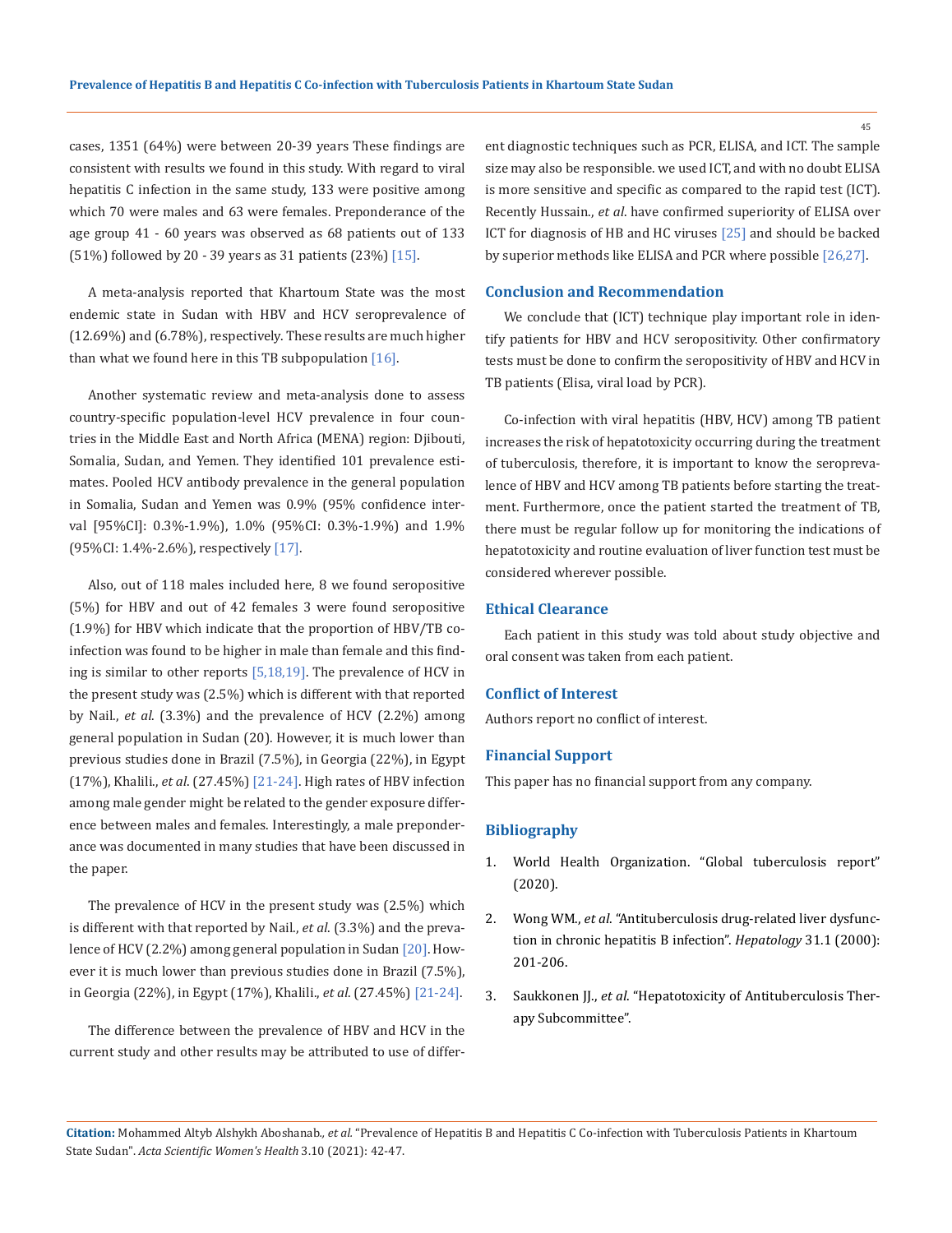- 4. Jussi J Saukkonen., *et al*[. "An official ATS statement: hepatotox](https://pubmed.ncbi.nlm.nih.gov/17021358/)icity of antituberculosis therapy". *[American Journal of Respira](https://pubmed.ncbi.nlm.nih.gov/17021358/)[tory and Critical Care Medicine](https://pubmed.ncbi.nlm.nih.gov/17021358/)* 174.8 (2006): 935-952.
- 5. Nail AM., *et al*[. "Seroprevalence of hepatitis B and C viruses](https://www.ajol.info/index.php/sjms/article/view/101933)  among tuberculosis patients". *[Sudan Journal of Medical science](https://www.ajol.info/index.php/sjms/article/view/101933)* [8 \(2013\): 17-22.](https://www.ajol.info/index.php/sjms/article/view/101933)
- 6. Abdallah TM., *et al*[. "Sero-Prevalence of Hepatitis B and Hepa](https://www.peertechzpublications.com/Infectious-Diseases/GJIDCR-1-101.php)[titis C Viruses among Tuberculosis Patients in Kassala, East](https://www.peertechzpublications.com/Infectious-Diseases/GJIDCR-1-101.php)ern Sudan". *[Global Journal of Infectious Diseases and Clinical](https://www.peertechzpublications.com/Infectious-Diseases/GJIDCR-1-101.php)  Research* [1.1 \(2015\): 001-003.](https://www.peertechzpublications.com/Infectious-Diseases/GJIDCR-1-101.php)
- 7. Sirinak C., *et al*[. "Viral hepatitis and HIV associated tuber](https://bmcpublichealth.biomedcentral.com/articles/10.1186/1471-2458-8-245)[culosis: Risk factors and TB treatment outcomes in Thailand".](https://bmcpublichealth.biomedcentral.com/articles/10.1186/1471-2458-8-245)  *[BMC Public Health](https://bmcpublichealth.biomedcentral.com/articles/10.1186/1471-2458-8-245)* 8 (2008): 245.
- 8. Kuniholm MH., *et al*[. "Risk factors and algorithms to identify](https://www.sciencedirect.com/science/article/pii/S1201971207001014)  [hepatitis C, hepatitis B,and HIV among Georgian tuberculo](https://www.sciencedirect.com/science/article/pii/S1201971207001014)sis patients". *[International Journal of Infectious Diseases](https://www.sciencedirect.com/science/article/pii/S1201971207001014)* 12 [\(2008\): 51-56.](https://www.sciencedirect.com/science/article/pii/S1201971207001014)
- 9. Akhtar I., *et al*[. "Sero-prevalence of HBV and HCV at tubercu](https://www.researchgate.net/publication/258318992_SERO-PREVALENCE_OF_HBV_AND_HCV_IN_TUBERCULOUS_PATIENTS_AT_SHEIKH_ZAYED_HOSPITAL_RAHIM_YAR_KHAN_PAKISTAN)[lous patients at Sheikh Zayed Hospital Rahim Yar Khan, Paki](https://www.researchgate.net/publication/258318992_SERO-PREVALENCE_OF_HBV_AND_HCV_IN_TUBERCULOUS_PATIENTS_AT_SHEIKH_ZAYED_HOSPITAL_RAHIM_YAR_KHAN_PAKISTAN)stan". *Biomedica* [29 \(2013\): 69-72.](https://www.researchgate.net/publication/258318992_SERO-PREVALENCE_OF_HBV_AND_HCV_IN_TUBERCULOUS_PATIENTS_AT_SHEIKH_ZAYED_HOSPITAL_RAHIM_YAR_KHAN_PAKISTAN)
- 10. Maheshwari N., *et al*. "Hepatitis B virus carrier rate in pulmonarytuberculosis patients". 36.1 (1989): 39-40.
- 11. Tandon BN., *et al*[. "Epidemiology of hepatitis B virus infection](https://www.ncbi.nlm.nih.gov/pmc/articles/PMC1398036/)  in India". *Gut* [38 \(1996\): S56-S59.](https://www.ncbi.nlm.nih.gov/pmc/articles/PMC1398036/)
- 12. Mudawi HM., *et al*[. "Prevalence of hepatitis B virus infection in](https://www.researchgate.net/publication/38037940_Prevalence_of_hepatitis_B_virus_infection_in_the_Gezira_State_of_Central_Sudan)  the Gezira state of central Sudan". *[Saudi Journal of Gastroenter](https://www.researchgate.net/publication/38037940_Prevalence_of_hepatitis_B_virus_infection_in_the_Gezira_State_of_Central_Sudan)ology* [13 \(2007\): 81-83.](https://www.researchgate.net/publication/38037940_Prevalence_of_hepatitis_B_virus_infection_in_the_Gezira_State_of_Central_Sudan)
- 13. Abdlah TM., *et al*[. "Seroprevalence and epidemiological factors](https://www.researchgate.net/publication/262764688_Seroprevalence_and_epidemiological_factors_of_hepatitis_B_virus_HBV_infection_in_Eastern_Sudan)  [of hepatitis B virus \(HBV\) infection in Eastern Sudan".](https://www.researchgate.net/publication/262764688_Seroprevalence_and_epidemiological_factors_of_hepatitis_B_virus_HBV_infection_in_Eastern_Sudan) *Inter[national Journal of Medicine and Medical Sciences](https://www.researchgate.net/publication/262764688_Seroprevalence_and_epidemiological_factors_of_hepatitis_B_virus_HBV_infection_in_Eastern_Sudan)* 3 (2011): [239-241.](https://www.researchgate.net/publication/262764688_Seroprevalence_and_epidemiological_factors_of_hepatitis_B_virus_HBV_infection_in_Eastern_Sudan)
- 14. Tajeldin M., *et al*[. "Seroprevalence and epidemiological factors](https://www.researchgate.net/publication/262764688_Seroprevalence_and_epidemiological_factors_of_hepatitis_B_virus_HBV_infection_in_Eastern_Sudan)  [of hepatitis B virus \(HBV\) infection in Eastern Sudan".](https://www.researchgate.net/publication/262764688_Seroprevalence_and_epidemiological_factors_of_hepatitis_B_virus_HBV_infection_in_Eastern_Sudan) *Inter[national Journal of Medicine and Medical Sciences](https://www.researchgate.net/publication/262764688_Seroprevalence_and_epidemiological_factors_of_hepatitis_B_virus_HBV_infection_in_Eastern_Sudan)* 3.7 (2011): [239-241.](https://www.researchgate.net/publication/262764688_Seroprevalence_and_epidemiological_factors_of_hepatitis_B_virus_HBV_infection_in_Eastern_Sudan)
- 15. Marwan M., *et al*[. "A Diagnostic Laboratory-Based Study on](https://www.ncbi.nlm.nih.gov/pmc/articles/PMC5769029/)  [Frequency and Distribution of Viral Hepatitis B and C Among](https://www.ncbi.nlm.nih.gov/pmc/articles/PMC5769029/)

Sudanese". *[Open Virology Journal](https://www.ncbi.nlm.nih.gov/pmc/articles/PMC5769029/)* 11 (2017): 98-107.

- 16. Badawi MM., *et al*[. "Systematic review and meta-analysis of](https://doi.org/10.1186/s12985-018-1060-1)  [HIV, HBV and HCV infection prevalence in Sudan".](https://doi.org/10.1186/s12985-018-1060-1) *Virology Journal* [148 \(2018\).](https://doi.org/10.1186/s12985-018-1060-1)
- 17. [Karima Chaabna. "Hepatitis C Virus Epidemiology in Djibouti,](https://journals.plos.org/plosone/article?id=10.1371/journal.pone.0149966)  [Somalia, Sudan, and Yemen: Systematic Review and Meta-](https://journals.plos.org/plosone/article?id=10.1371/journal.pone.0149966)Analysis". *PLoS One* [11.2 \(2016\): e0149966.](https://journals.plos.org/plosone/article?id=10.1371/journal.pone.0149966)
- 18. Blal CA., *et al*[. "High prevalence of hepatitis B virus infection](https://pubmed.ncbi.nlm.nih.gov/15616838/)  [among tuberculosis patients with and without HIV in Rio de](https://pubmed.ncbi.nlm.nih.gov/15616838/)  Janeiro, Brazil". *[European Journal of Clinical Microbiology and](https://pubmed.ncbi.nlm.nih.gov/15616838/)  [Infectious Diseases](https://pubmed.ncbi.nlm.nih.gov/15616838/)* 24 (2005): 41-43.
- 19. Aires RS., *et al*[. "Prevalence of hepatitis B virus infection](https://pubmed.ncbi.nlm.nih.gov/22608842/)  [among tuberculosis patients with or without HIV in Goiânia](https://pubmed.ncbi.nlm.nih.gov/22608842/)  City, Brazil". *Journal of Clinical Virology* [54 \(2012\): 327-331.](https://pubmed.ncbi.nlm.nih.gov/22608842/)
- 20. [Mudawi HMY. "Epidemiology of viral hepatitis in Sudan".](https://pubmed.ncbi.nlm.nih.gov/21677820/) *Clini[cal and Experimental Gastroenterology](https://pubmed.ncbi.nlm.nih.gov/21677820/)* 1 (2008): 9-13.
- 21. Reis NR., *et al*[. "Hepatitis C virus infection in patients with tu](https://pubmed.ncbi.nlm.nih.gov/22283901/)berculosis in Central Brazil". *[International Journal of Tubercu](https://pubmed.ncbi.nlm.nih.gov/22283901/)[losis and Lung Disease](https://pubmed.ncbi.nlm.nih.gov/22283901/)* 15: 1397-402.
- 22. Richards D., *et al*[. "High prevalence of hepatitis C virus but not](https://pubmed.ncbi.nlm.nih.gov/16602403/)  [HIV co-infection among patients with tuberculosis in Geor](https://pubmed.ncbi.nlm.nih.gov/16602403/)gia". *[International Journal of Tuberculosis and Lung Disease](https://pubmed.ncbi.nlm.nih.gov/16602403/)* 10 [\(2006\): 396-412.](https://pubmed.ncbi.nlm.nih.gov/16602403/)
- 23. Agha MA., *et al*[. "Prevalence of hepatitis C virus in patients](https://erj.ersjournals.com/content/46/suppl_59/PA2983)  [with tuberculosis and its impact in the incidence of anti-tu](https://erj.ersjournals.com/content/46/suppl_59/PA2983)[berculosis drugs induced hepatotoxicity".](https://erj.ersjournals.com/content/46/suppl_59/PA2983) *Egyptian Journal of [Chest Diseases and Tuberculosis](https://erj.ersjournals.com/content/46/suppl_59/PA2983)* 64 (2015): 91-96.
- 24. Khalili H., *et al*[. "Anti-tuberculosis drugs related hepatotoxic](https://www.ncbi.nlm.nih.gov/pmc/articles/PMC3655990/)[ity; incidence, risk factors, pattern of changes in liver enzymes](https://www.ncbi.nlm.nih.gov/pmc/articles/PMC3655990/)  and outcome". *[Journal of Pharmaceutical Sciences](https://www.ncbi.nlm.nih.gov/pmc/articles/PMC3655990/)* 17 (2009): [163-167.](https://www.ncbi.nlm.nih.gov/pmc/articles/PMC3655990/)
- 25. Hussain N., *et al*[. "Sensitivity Comparison between Rapid Im](https://www.semanticscholar.org/paper/Sensitivity-Comparison-between-Rapid-Device-Test-in-Hussain-Aslam/59671aa1e10c9d969babedd04eabdce669a7521e)[muno-Chromatographic Device Test and ELISA in Detection](https://www.semanticscholar.org/paper/Sensitivity-Comparison-between-Rapid-Device-Test-in-Hussain-Aslam/59671aa1e10c9d969babedd04eabdce669a7521e)  [and Sero-Prevalence of HBsAg and Anti-HCV antibodies in](https://www.semanticscholar.org/paper/Sensitivity-Comparison-between-Rapid-Device-Test-in-Hussain-Aslam/59671aa1e10c9d969babedd04eabdce669a7521e)  [Apparently Healthy Blood Donors of Lahore, Pakistan".](https://www.semanticscholar.org/paper/Sensitivity-Comparison-between-Rapid-Device-Test-in-Hussain-Aslam/59671aa1e10c9d969babedd04eabdce669a7521e) *World [Academy of Science, Engineering and Technology](https://www.semanticscholar.org/paper/Sensitivity-Comparison-between-Rapid-Device-Test-in-Hussain-Aslam/59671aa1e10c9d969babedd04eabdce669a7521e)* 60 (2011): [1112-1114.](https://www.semanticscholar.org/paper/Sensitivity-Comparison-between-Rapid-Device-Test-in-Hussain-Aslam/59671aa1e10c9d969babedd04eabdce669a7521e)

**Citation:** Mohammed Altyb Alshykh Aboshanab*., et al.* "Prevalence of Hepatitis B and Hepatitis C Co-infection with Tuberculosis Patients in Khartoum State Sudan". *Acta Scientific Women's Health* 3.10 (2021): 42-47.